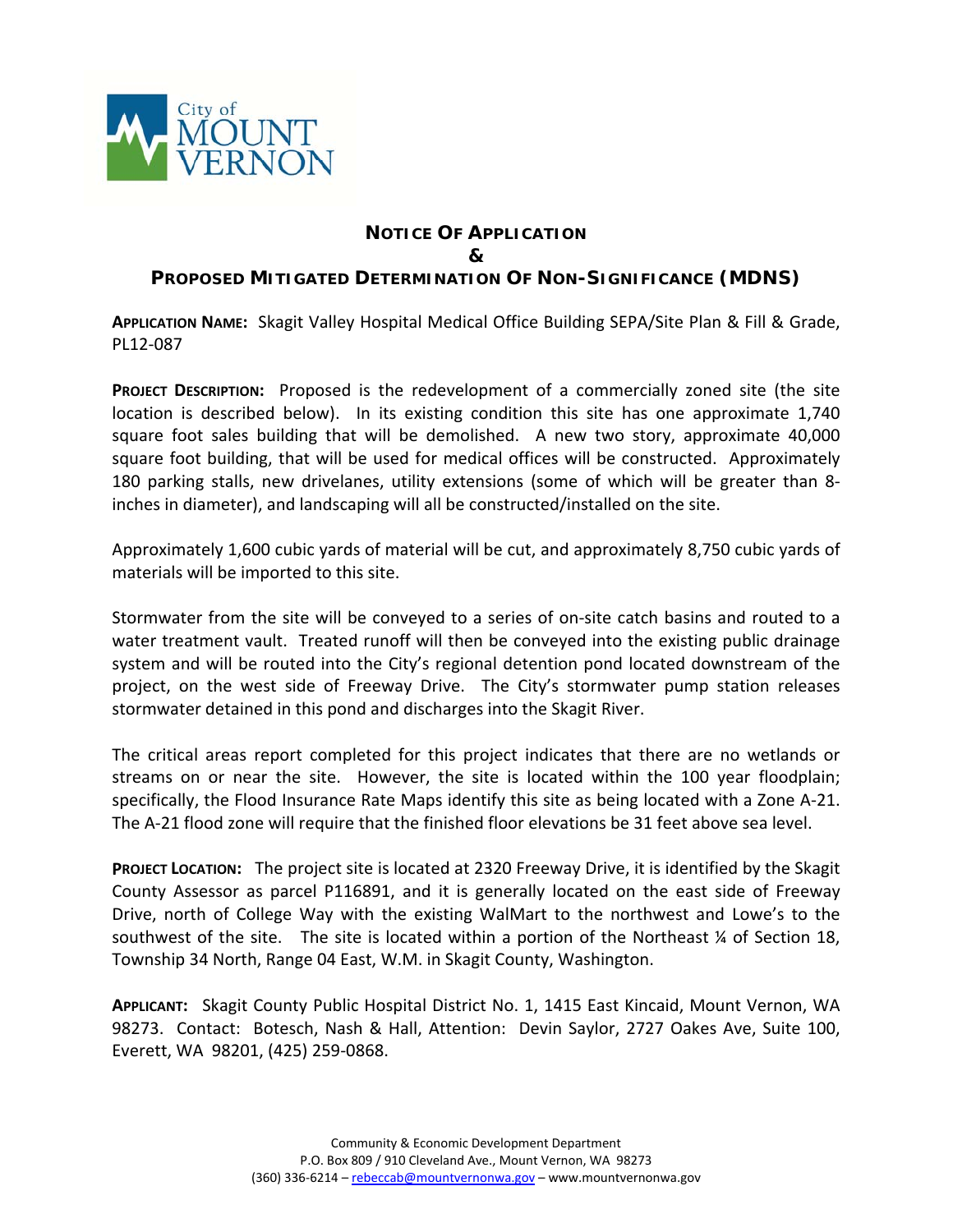**OPTIONAL MITIGATED DETERMINATION OF NON‐SIGNIFICANCE (MDNS):** As the Lead Agency, the City of Mount Vernon has determined that significant environmental impacts are unlikely to result from the proposed project. Therefore, as permitted under the RCW 43.21C.110, the City of Mount Vernon is using the Optional MDNS process to give notice that a MDNS is likely to be issued. Comment periods for the project and the proposed MDNS are integrated into a single comment period. There will be no comment period following the issuance of the Threshold Mitigated Determination of Non‐Significance (MDNS). A 10‐day appeal period will follow the issuance of the MDNS.

| <b>PERMIT APPLICATION DATE:</b>                              | December 3, 2012                                                                                                                                                                                 |
|--------------------------------------------------------------|--------------------------------------------------------------------------------------------------------------------------------------------------------------------------------------------------|
| <b>NOTICE OF TECHNICALLY COMPLETE</b><br><b>APPLICATION:</b> | December 6, 2012                                                                                                                                                                                 |
| PERMITS/REVIEW REQUESTED:                                    | State Environmental Policy Act (SEPA) review, Fill &<br>Grade Permit, Building Permit, Site Plan Review,<br>Parking and Civil Review, Floodplain Development,<br>and Traffic Concurrency Review. |
| <b>OTHER PERMITS THAT MAY</b><br><b>BE REQUIRED:</b>         | Utility and Right-of-Way Permits from the City of<br>Mount Vernon.                                                                                                                               |
| <b>APPLICATION MAY BE REVIEWED AT:</b>                       | City of Mount Vernon<br>Community & Economic Development Department<br>910 Cleveland Avenue<br>Mount Vernon, Washington 98273                                                                    |
| <b>CONSISTENCY OVERVIEW</b>                                  |                                                                                                                                                                                                  |
| <b>LAND USE:</b>                                             | property is located within the General<br>The<br>Commercial (C-2) District. The Comprehensive Plan<br>designation is also 'General Commercial' (GC) for<br>this site.                            |

## **PROPOSED MITIGATION:**

1. A truck route plan, indicating times of day and days of the week shall be submitted for review and approval by the City Engineer. Peak traffic hours during the A.M.  $(\pm 7:00 -$ 9:00) and P.M.  $(\pm 4:00 - 6:00)$  are to be avoided.

| <b>ENVIRONMENTAL DOCUMENTS THAT</b>   | SEPA Environmental Review PL12-087,                |
|---------------------------------------|----------------------------------------------------|
| <b>EVALUATE THE PROPOSED PROJECT:</b> | Preliminary Drainage Analysis, Geotechnical        |
|                                       | Investigation, Traffic Concurrency Review, Phase I |
|                                       | and II Environmental Site Assessments, and         |
|                                       | <b>Wetland Reconnaissance</b>                      |